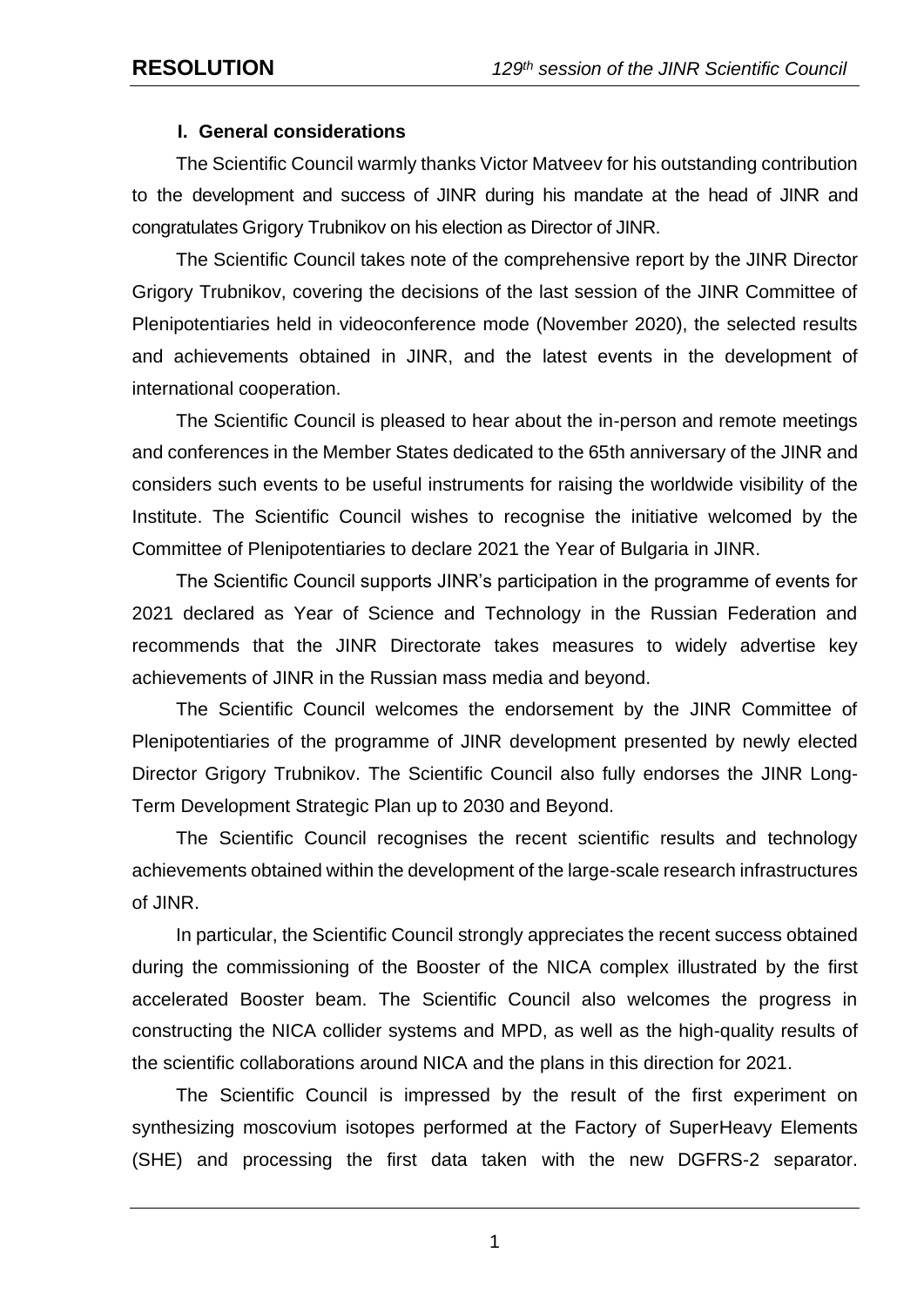The potential of discovery opened by the new SHE Factory and its new equipment is clearly on its way. In the field of nuclei far from stability, the progress in the development of the DRIBs-III accelerator complex is acknowledged.

The Scientific Council appreciates the installation of two new clusters of the Baikal Neutrino Telescope, whose deep-water detector has reached an effective volume of 0.35 km<sup>3</sup>, thus making Baikal-GVD one of the three largest telescopes in terms of the effective area and volume and the largest in the Northern Hemisphere.

The Scientific Council notes the progress of implementation of the User Programme with the IBR-2 spectrometers remaining operational even under the pandemic conditions. The Scientific Council also supports the activity performed for developing the concept of the new neutron source for FLNP in JINR.

The Scientific Council is pleased with the contribution of the JINR Tier1 centre to the CMS experimental data processing in 2020, noting that, in terms of performance, the JINR Tier1 is ranked second among the world Tier1 centres for the CMS experiment. The Scientific Council also welcomes the publication of the scientific results achieved using the Govorun supercomputer resources.

The Scientific Council notes the extension of the applied research scope of JINR, in particular, in order to contribute to the COVID-19-related research made in cooperation with partner institutions.

The Scientific Council also welcomes the Committee of Plenipotentiaries' approval of the initiative to establish an interlaboratory innovation centre of JINR whose development programme should be further defined.

The Scientific Council highly appreciates the reported new steps in strengthening the cooperation with non-member states in proliferation of shared interests in research and technology, as well as in training and information exchange activities.

### **II. Progress of the NICA project**

The Scientific Council takes note of the progress report concerning the NICA project presented by the Acting Vice-Director and VBLHEP Director, Vladimir Kekelidze, and recognises the recent impressive achievements in implementing and developing of the JINR major facilities despite the problems caused by the pandemic, in particular, the progress in the construction of the NICA complex, and first of all the successful launch of the superconducting booster synchrotron, which confirmed the high quality of all preparatory work.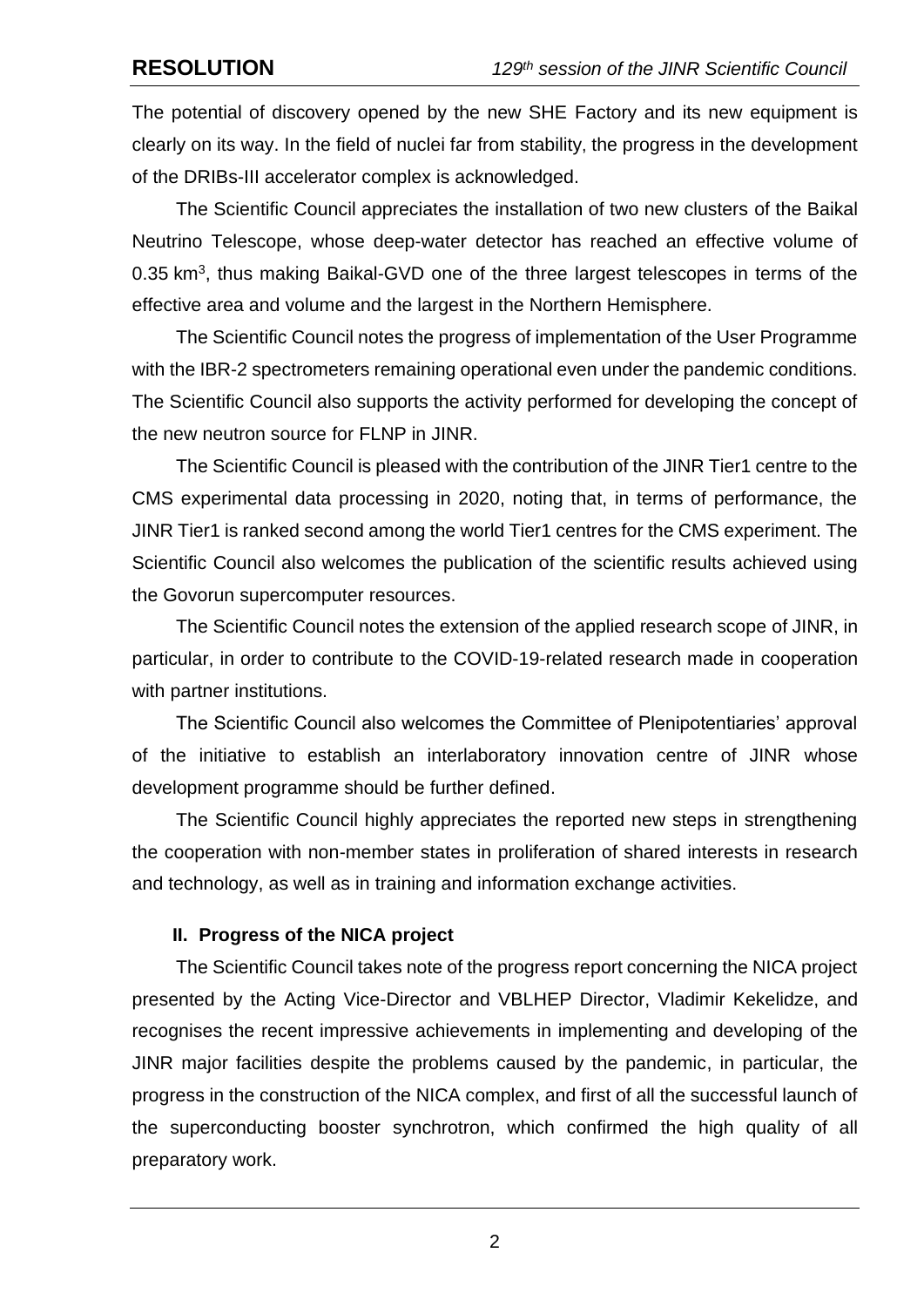The Scientific Council commends the efficiency of the regular meetings of the Cost and Schedule Review Committee of this project. The infrastructure development and production of collider elements are progressing at a good pace. The development of research collaborations on the two main experimental facilities (MPD and BM@N) continues. The third collaboration is being formed to prepare the SPD experiment. A very significant progress has been achieved in the construction of the MPD setup. The preparation for the autumn run of the BM@N experiment with heavy ion beams is going on.

The resources requested for the NICA project within the updates of the Seven-Year Plan for the Development of JINR for 2017–2023 are in line with the construction of the basic configuration of the Complex and the implementation of the planned scientific programme. The Scientific Council agrees that, if the proposed funding profile is met, the launch of the basic configuration of the Complex in 2022-2023 is realistic. At the same time, the Scientific Council admits possible shifts in the plans during 2021– 2023 due to the pandemic that has been going on for about one year.

## **III. Experiments at the SHE Factory**

The Scientific Council listened with great interest to the report of the FLNR Scientific Leader Academician Yuri Oganessian. The Scientific Council notes with satisfaction the successful implementation of the first experiments on the synthesis of element 115 (moscovium) in reaction  $243$ Am +  $48$ Ca. The Scientific Council congratulates the laboratory team on the successful start of the work and recommends a high priority for the programme of experimental research at the SHE Factory over the short- and mid-term horizons.

# **IV. Programme of the JINR Centre of Radiobiology Research**

The Scientific Council takes note of the report concerning the research programme in radiation biology presented by the LRB Director, Alexandr Bugay. The Scientific Council highly appreciates the scientific goals and strategy of the innovative research in radiation neuroscience and clinical radiobiology. The Scientific Council welcomes the extension of scientific cooperation between JINR Member States in socially relevant applied research directions. The Scientific Council recommends preparing a more precise project proposal with specific milestones to consider it at next meetings of the JINR PAC.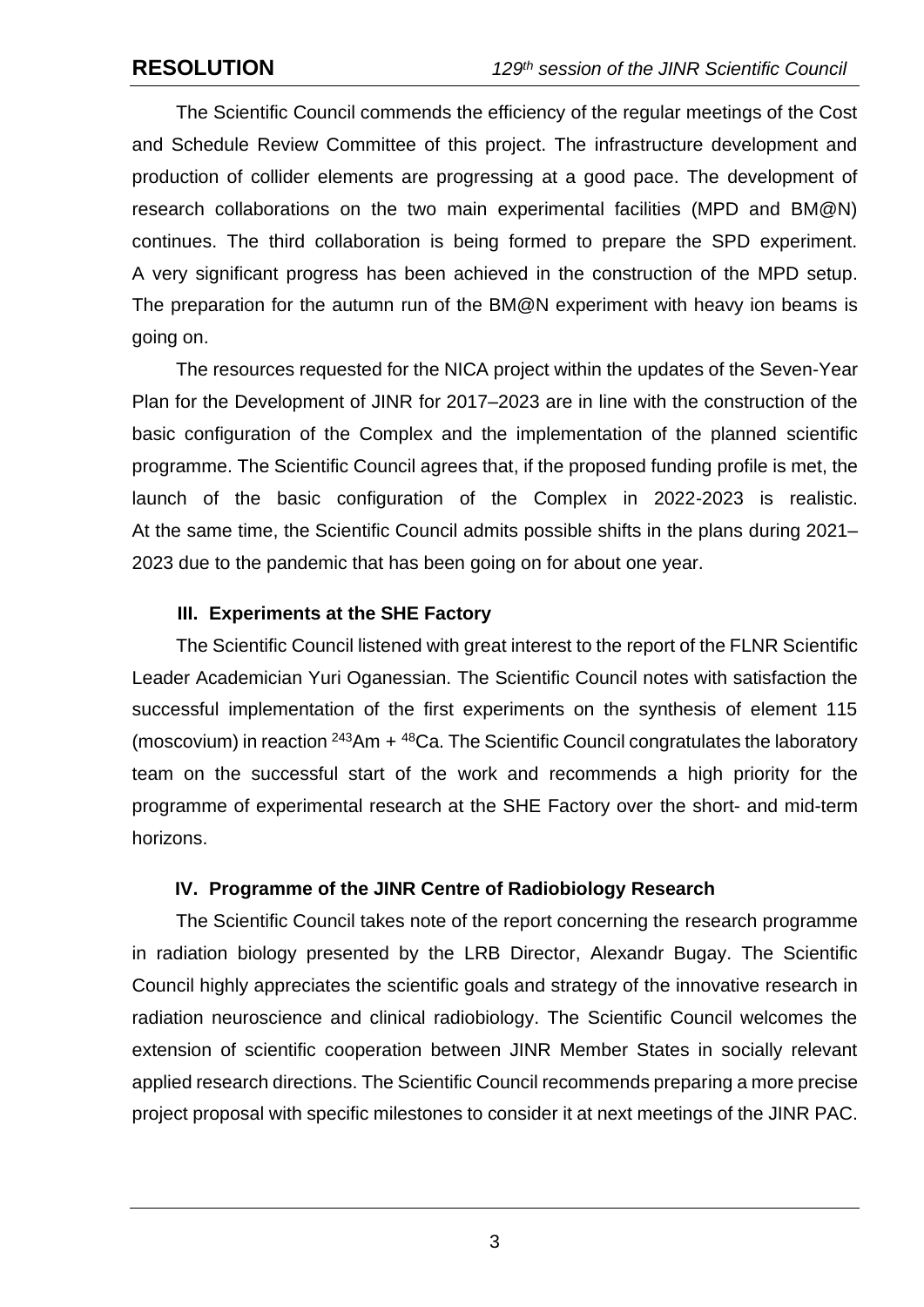# **V. Proposals for updates to the Seven-Year Plan for the Development of JINR for 2017–2023**

The Scientific Council took note of the report "Proposal for updates to the Seven-Year Plan for the Development of JINR for 2017−2023" presented by the Chief Scientific Secretary, Alexander Sorin. The Scientific Council highly appreciates the complex efforts taken by the JINR Directorate to define key performance indicators and analyse the execution of the current Seven-Year Plan.

The Scientific Council supports in general the directions proposed for updating the Seven-Year Plan for the Development of JINR concerning, in particular, the implementation of the NICA megascience project, the development of DRIBs-III accelerator complex, the elaboration of a new neutron source of JINR, JINR's participation in the construction of the SOLCRYS Laboratory at the SOLARIS National Synchrotron Radiation Centre of the Jagiellonian University, the construction of the Baikal-GVD neutrino telescope, the performance of the advanced experiments with reactor neutrinos within the DANSS and GEMMA/νGeN projects, the development of the JINR Multifunctional Information and Computing Complex including the Govorun supercomputer.

The Scientific Council also supports the initiative of the JINR Directorate to establish an inter-laboratory international Innovation Centre for Nuclear Physics Research (Innovation Centre), its main task being the development of technologies and methods in the field of nuclear and radiation medicine, radiation materials science, and IT, as well as the advanced training of professionals from JINR Member States in the field of radiation biology and medical physics. The Scientific Council also welcomes the prospects for the development of technologies for radiation materials science and applied research with heavy ion beams for JINR Member States within the Innovation Centre programme. The Scientific Council takes note of the plans for developing a new DC-140 cyclotron for these purposes in 2021–2023.

## **VI. Recommendations in connection with the PACs**

The Scientific Council takes note of the recommendations made by the PACs at their meetings in January 2021, as reported at this session by Itzhak Tserruya, Chair of the PAC for Particle Physics, Marek Lewitowicz, Chair of the PAC for Nuclear Physics, and Dénes Lajos Nagy, Chair of the PAC for Condensed Matter Physics. The Scientific Council requests the JINR Directorate to consider these recommendations while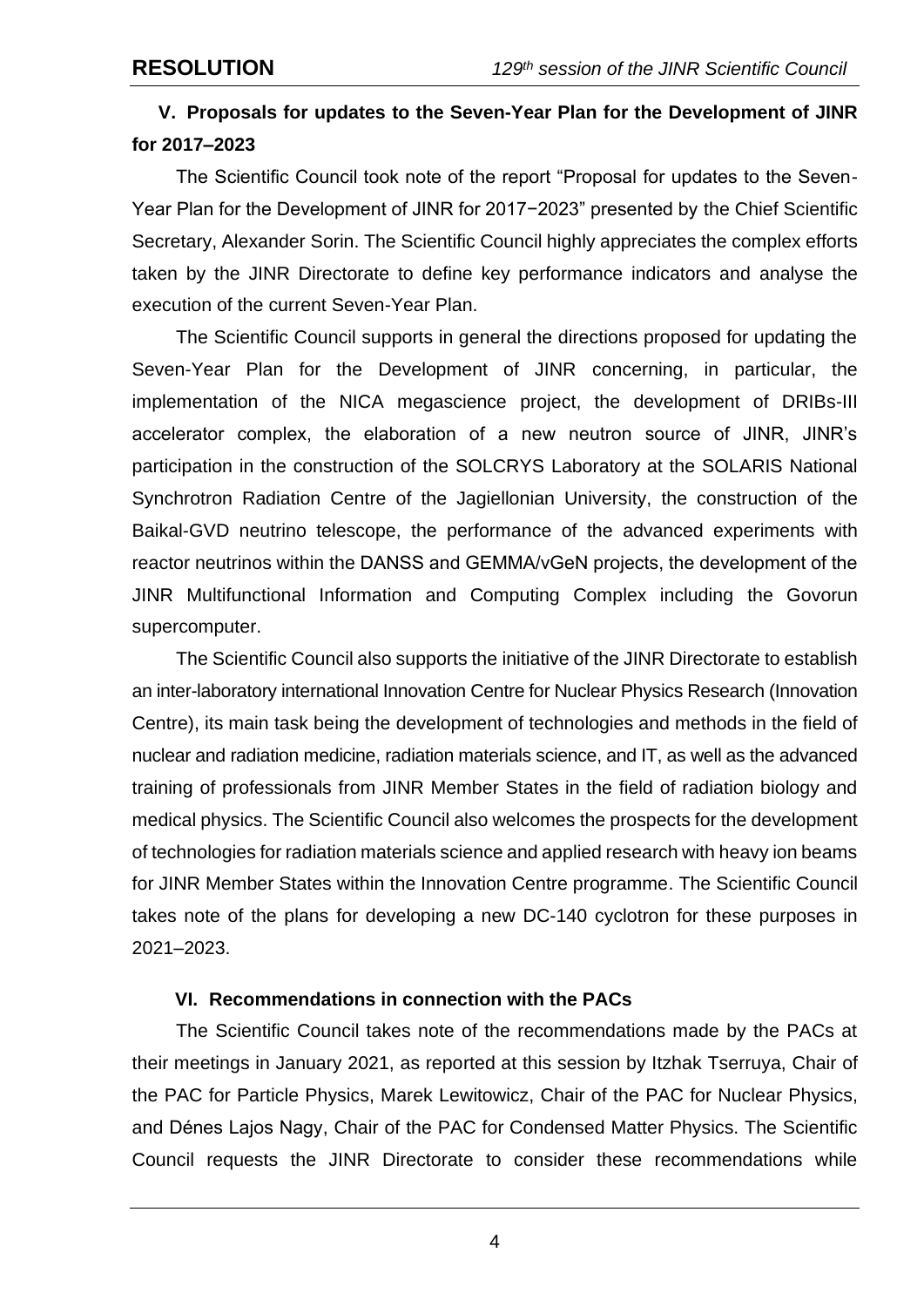preparing the JINR Topical Plan of Research and International Cooperation for the year 2022.

The Scientific Council acknowledges the measures being taken by the JINR Directorate to consolidate the JINR scientific programme on the main tasks of the current Seven-Year Plan. In particular, the Scientific Council welcomes the mandate given by the JINR Directorate to all three PACs to propose an approach for prioritisation of JINR projects, –– which would allow concentrating financial, human and intellectual resources on major scientific ventures of high impact potential. Such strategic policy would contribute to the increase of the representativeness of JINR worldwide and allow JINR groups to assume visible roles in international collaborations.

The Scientific Council highly values the rather non-trivial and delicate work of the PACs on prioritisation of the projects within the JINR Topical Plan, as exemplified by the prioritisation presented in the field of neutrino physics by the joint work of Particle Physics and Nuclear Physics PACs. This process is extremely important for the implementation of the JINR Long-Term Development Strategic Plan up to 2030 and Beyond.

The Scientific Council welcomes the intention of the JINR Directorate to follow the priority recommendations of the PACs based on JINR impact while maintaining existing international obligations. The Scientific Council advises that the JINR Directorate is advised to act together with the leadership of the JINR laboratories towards applying the PACs' recommendations where possible for consolidation of the available intellectual and material resources.

### Particle physics

Concerning the NICA project, the Scientific Council seconds the PAC for Particle Physics in congratulating the Booster team on the smooth and successful first beam circulation in the Booster, confirming the high quality of all the preoperational works. Despite problems caused by the pandemic, all areas of the VBLHEP infrastructure development are advancing at the necessary pace. The Scientific Council is pleased to note the progress achieved in constructing and commissioning the new compressor station of the cryogenic complex, in developing the beam transport channels with corresponding magnetic optics, in the serial production of the collider cryo-magnetic system, and other NICA elements. The Scientific Council supports the PAC's recommendation to extend the Nuclotron-NICA project until the end of 2023.

The Scientific Council congratulates the MPD team on reaching the important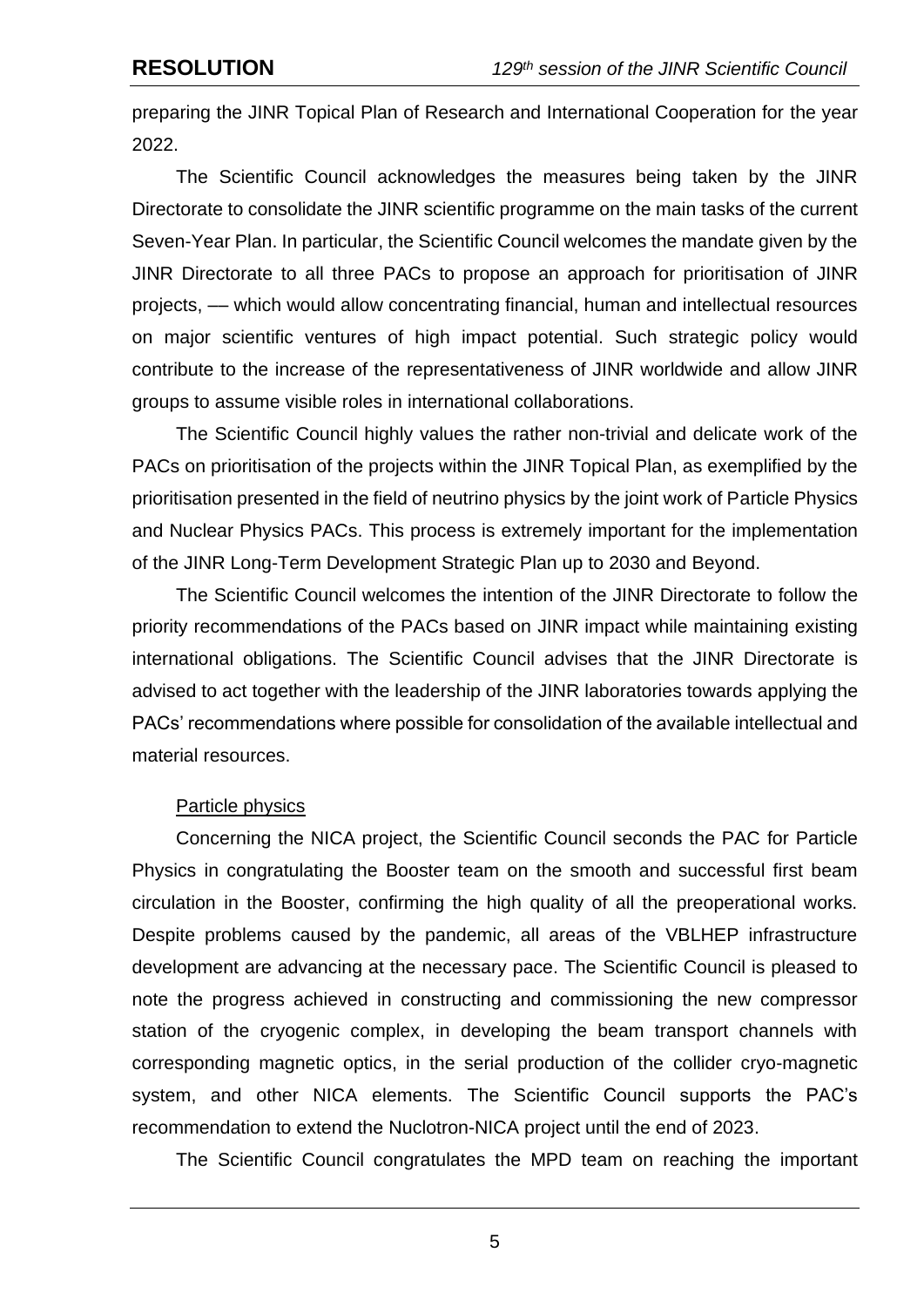milestones: the completion of the magnet yoke assembly, the delivery of the solenoidal magnet and the start of the installation of MPD elements at their places inside the MPD hall aiming at their commissioning in 2021–2022.

The Scientific Council appreciates the progress towards the realisation of the BM@N project, including preparation of detectors, simulations and development of data analysis methods for the forthcoming runs of the BM@N detector with ion beams in 2021. The Scientific Council congratulates the Collaboration on the first publication on shortrange correlation results in Nature Physics.

The Scientific Council recognises the long-lasting collaboration between JINR and GSI as well as the large synergies between the NICA and FAIR research programmes. The experience obtained by the JINR physicists in the CBM experiment at FAIR is valuable for the MPD, SPD and BM@N experiments at NICA. The Council endorses the PAC's recommendation on the continuation of JINR's participation in the CBM project until the end of 2025.

The Scientific Council notes the large similarity between the muon systems of PANDA and of the JINR flagship SPD experiment and appreciates the strong cooperation between the FAIR and NICA research programmes. The Scientific Council endorses the PAC's recommendation on the participation of JINR in the PANDA project until the end of 2024. It also shares the PAC's concern about the high average age of the JINR team and the large fraction of participants with very low FTE contribution (0.3 or less). The Scientific Council concurs with the PAC's advice to adapt the team's commitments to the available resources.

The Scientific Council joins the PAC in thanking the SPD team for the preparation of a comprehensive Conceptual Design Report (CDR) of a universal 4π-detector for registration and identification of secondary particles at high luminosity.

The Scientific Council supports the PAC's suggestion to the NICA management to appoint an appropriate Detector Advisory Committee for a thorough review of the CDR and its subsequent evolution into a Technical Design Report (TDR). It also encourages the SPD team to pursue every effort to form an international collaboration, find adequate resources and attract students and young scientists.

### Nuclear physics

The Scientific Council congratulates the FLNR team on the successful start of the SuperHeavy Element (SHE) Factory experimental programme. The first experiment was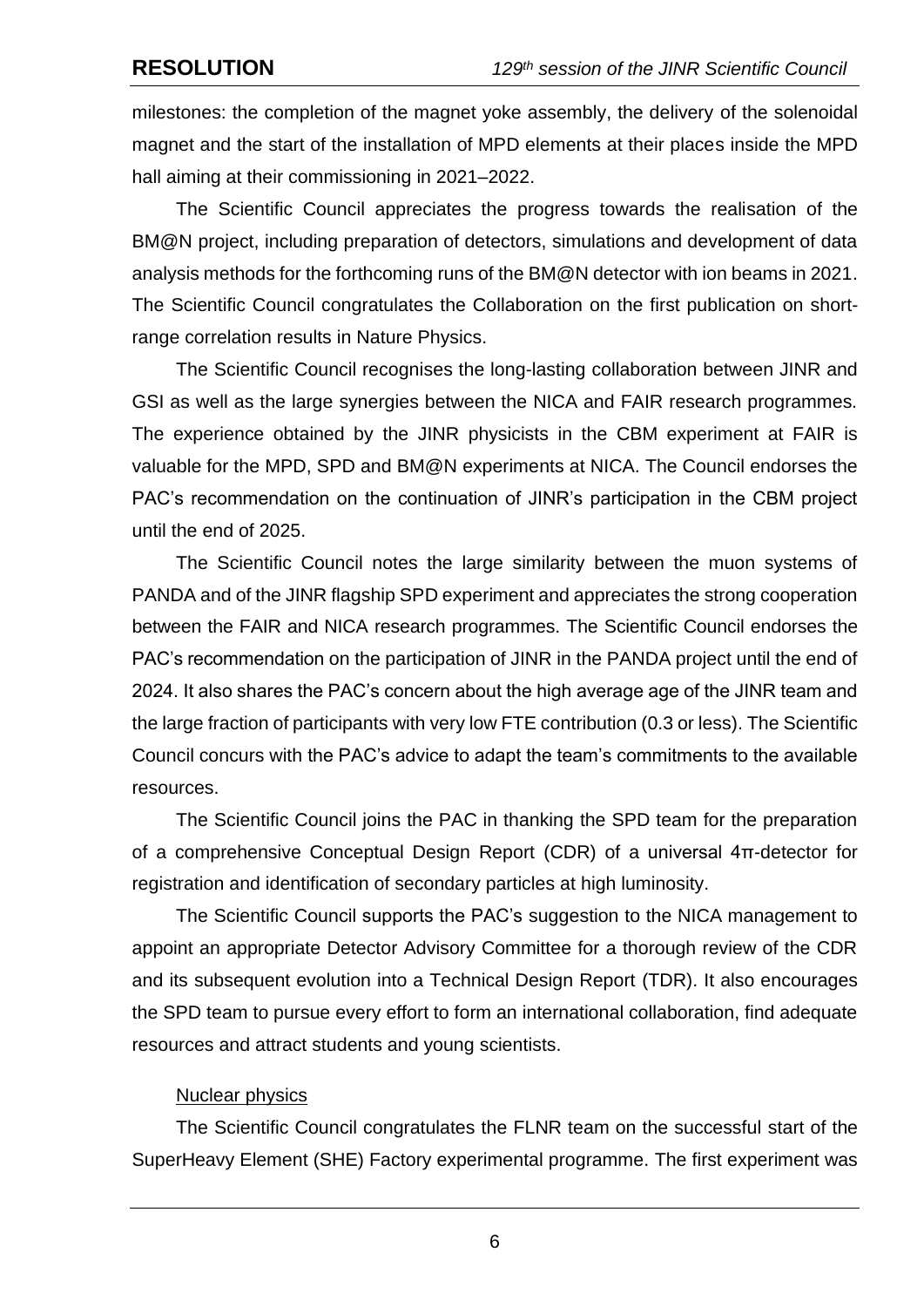aimed at the synthesis of isotopes of element 115 (moscovium, Mc) in the  $48$ Ca +  $243$ Am reaction, which was made possible thanks to the new selection and rejection capabilities of the new DGFRS-2 separator put into operation at the end of 2020. During the fiveweek experiment more than fifty decay events of <sup>288</sup>Mc and <sup>289</sup>Mc isotopes were obtained, –– which nearly doubled the statistics on these isotopes collected in previous experiments using the U-400 accelerator complex during the period from 2003 to 2012.

The high background suppression was achieved in the focal plane of the DGFRS-2 separator, — which is of great importance for registering decay events of long lifetimes.

The next round of experiments at the SHE Factory will take advantage of the increased intensity of  $48$ Ca beams on targets (up to 3.0–5.0 puA), the construction of a new differential pumping system and the implementation of larger targets. The programme includes experiments for the synthesis of flerovium isotopes (Fl) via  $242$ Pu +  $48$ Ca reaction and the development of a high intensity  $50$ Ti beam to prepare experiments for the synthesis of elements 119 and 120. The Scientific Council supports the ongoing scientific programme at the SHE Factory and the proposed experiments for the synthesis of superheavy elements.

The first experiments at the ACCULINNA-2 fragment separator were carried out using the  ${}^{2}H$  ( ${}^{8}He$ ,  ${}^{3}He$ )  ${}^{7}H$  reaction to reach nuclear structure information on the extremely-neutron-rich nucleus <sup>7</sup>H, in which ground and excited states were clearly observed. In other reactions, excited states in exotic nuclei <sup>7</sup>He, <sup>9</sup>He, and <sup>10</sup>Li were investigated. The Scientific Council recognises the scientific interest of the research performed at ACCULINNA-2 fragment separator related to the study of properties of drip line, light exotic nuclei.

The Scientific Council supports the PAC's recommendation on opening in 2022 a project for modernisation of the EG-5 accelerator under the theme "Investigations of neutron nuclei interactions and properties of the neutron" for one year. Funding of the project for 2022 is to be provided within the budget allocated to FLNP according to the update of the Seven-Year Plan for the Development of JINR for 2017–2023 approved by the Committee of Plenipotentiaries on 23 November 2020.

Concerning the theme "Non-accelerator neutrino physics and astrophysics", the Scientific Council supports the PAC's recommendation to extend it until the end of 2024. The theme is devoted to studying rare phenomena associated with weak interactions by the methods of modern nuclear spectroscopy.

The Scientific Council supports the general direction of such topical development,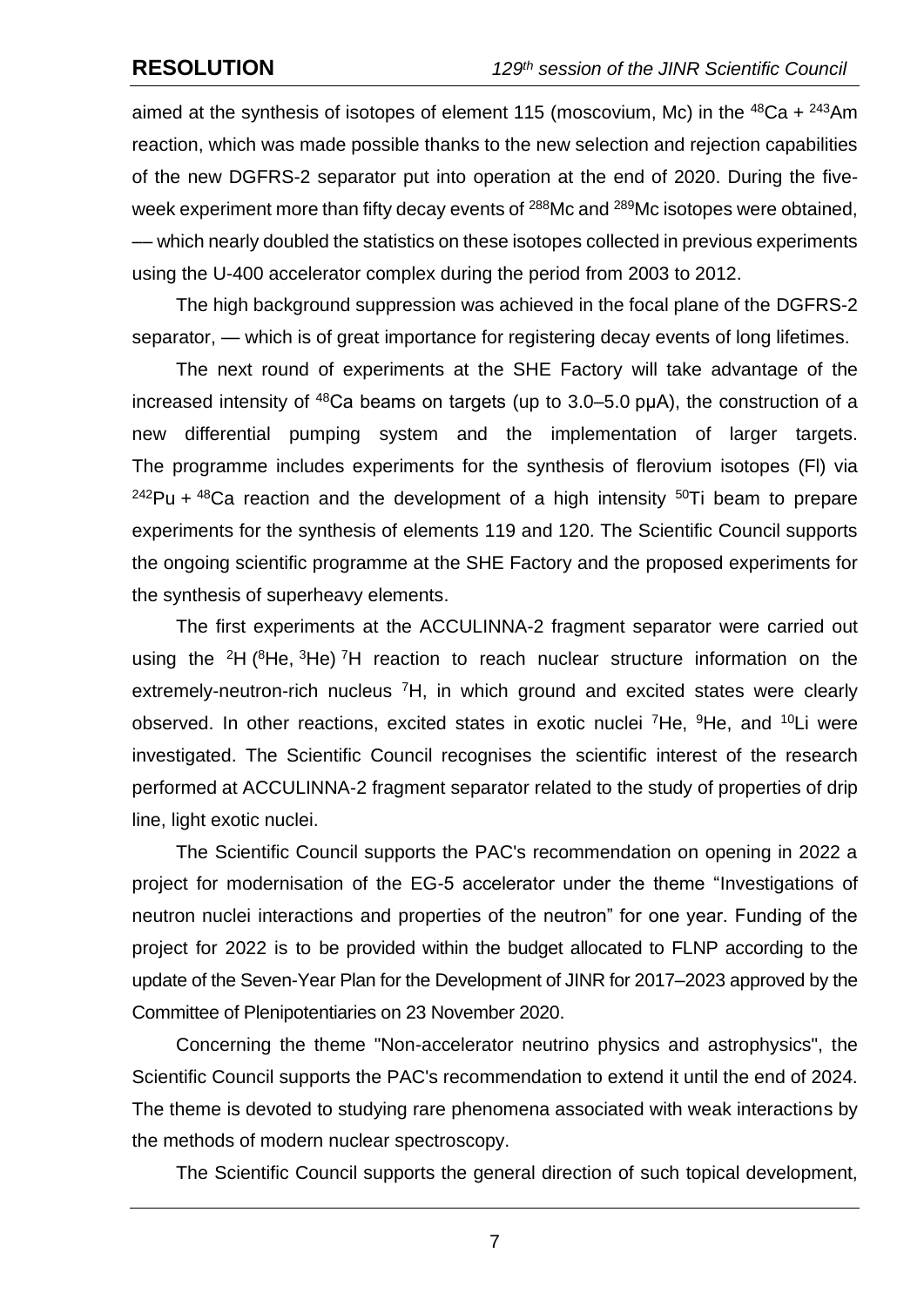when participation in highly prestigious international projects provides an access to knowhow for the development of home-based neutrino experiments at the two facilities located at Kalinin NPP and Lake Baikal.

The Scientific Council recognises the importance of the Baikal-GVD large-scale project and particularly notes the vital contribution of JINR to the construction of the deepwater detector of this facility.

The Scientific Council endorses the PAC recommendation on continuation of the scientific programme under the theme "Non-accelerator neutrino physics and astrophysics" with the highest priority.

### Neutrino physics

The Scientific Council congratulates the PAC for Particle Physics and the PAC for Nuclear Physics for the careful evaluation, in the joint session of the two PACs, of the five neutrino projects under the theme "Non-accelerator neutrino physics and astrophysics".

Following the guidelines outlined by the JINR Director Grigory Trubnikov, the evaluation aimed at classifying the various projects into three categories, using the scheme adopted in the previous joint session in January 2019, which is based primarily on the scientific merit of the project, and the performance, impact and visibility of the JINR group:

- Category A: excellent projects, to be fully funded with adequate resources and encouraged to continue and expand their impact;
- Category B: very good projects, but with some weaknesses, to be funded together with a strong recommendation on where improvements are needed:
- Category C: projects with relatively low performance and impact, not prioritised for funding.

To this purpose, the project leaders were requested to answer a short common questionnaire prepared by representatives of the two PACs. Each project was reviewed by one referee from the PAC for Particle Physics and one from the PAC for Nuclear Physics. The questionnaire itself, the answers to the questionnaire and the referees' reports have been uploaded to the Indico webpage of the PACs' joint session. The final evaluation of each project was made taking into account the opinions of the two relevant referees and the subsequent discussion of the project at the joint session of the two PACs.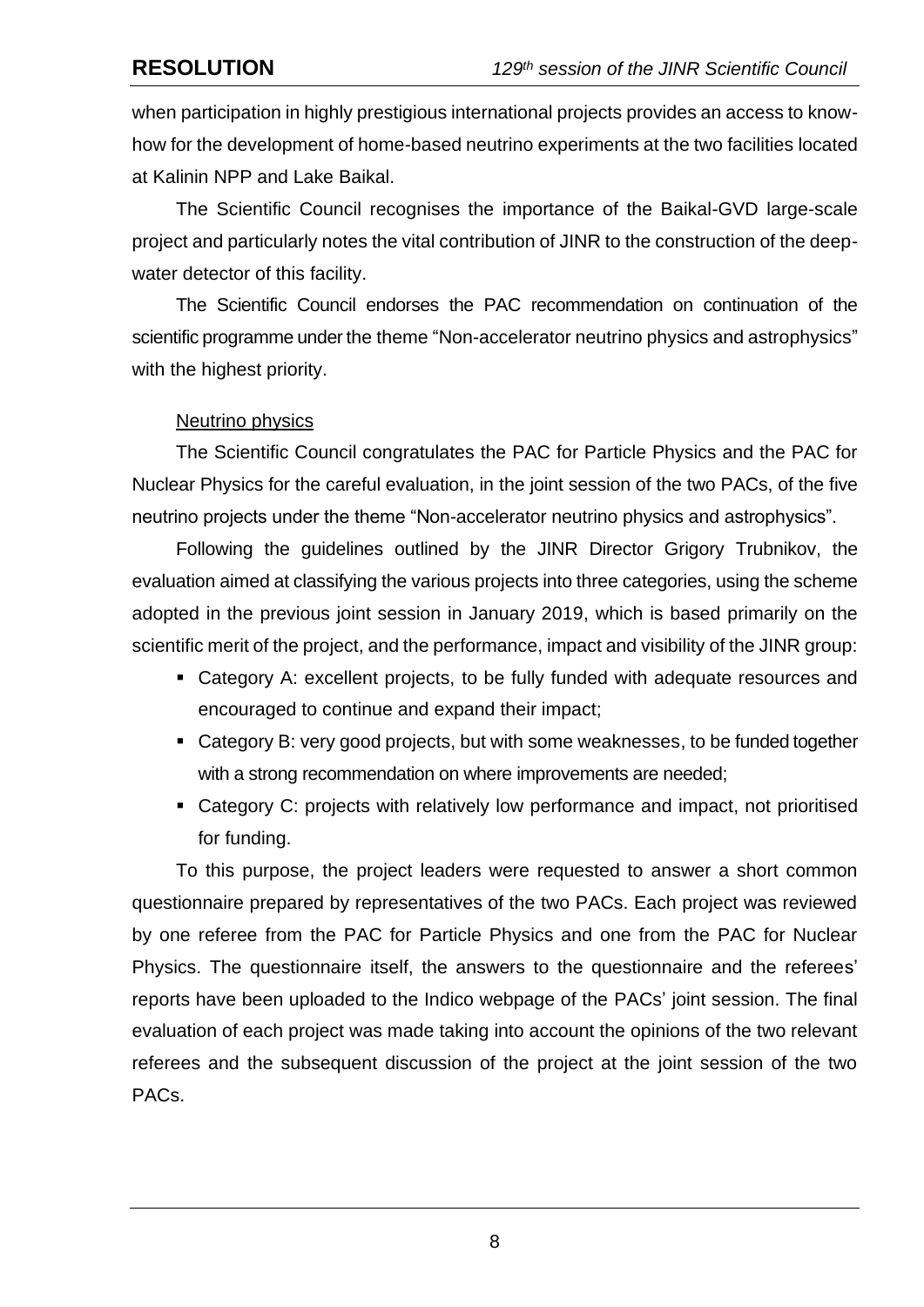The evaluation resulted in specific recommendations for each project, emphasising their strengths and weaknesses as outlined in the recommendations of the joint session. The projects were ranked as follows:

- Category A: DANSS, EDELWEISS-RICOCHET, GERDA (LEGEND);
- Category B: GEMMA, SuperNEMO.

### Condensed matter physics

The Scientific Council appreciates the close attention paid by the PAC for Condensed Matter Physics to the development of the concept for a new neutron source at FLNP and supports further monitoring and review of the progress in this direction.

The Scientific Council shares the PAC recommendations on construction of the SOLCRYS laboratory at the SOLARIS National Synchrotron Radiation Centre. Together with the PAC the Scientific Council welcomes the progress in constructing the SOLCRYS laboratory and recommends paying closer attention to the construction schedule and design details of the laboratory. Meanwhile, the Scientific Council shares some PAC concerns on a slight delay in the planned schedule of the laboratory construction occurred in 2020 due to the COVID-19 pandemic. However, it concurs with the PAC that this delay appears to be manageable within the timeframe of the entire project.

The Scientific Council also welcomes regular meetings of the working group for the construction of the SOLCRYS laboratory as well as discussions on the basic elements of the facility under development.

The Scientific Council notes with satisfaction the results of the PAC assessment on the plans for the IBR-2 instrumentation development for 2021–2025. In particular, the Scientific Council welcomes the status of the DRV neutron diffractometer (real-time diffraction) and a new small-angle neutron scattering and imaging options, which will meet the high demands of the user community for small-angle scattering experiments.

The Scientific Council agrees with the PAC that the development of the new inelastic neutron scattering spectrometer in inverse geometry is essential for extending the capacities of experiments in studying the dynamics and vibrational properties of condensed matter. The Scientific Council concurs with the PAC that the activities focused on the development and modernization of other instruments are important for providing competitive research opportunities compared to other leading neutron centres, as well as for the successful realization of the FLNP User Programme and the extension of the research scope of the IBR-2 facility. Following the PAC, the Scientific Council supports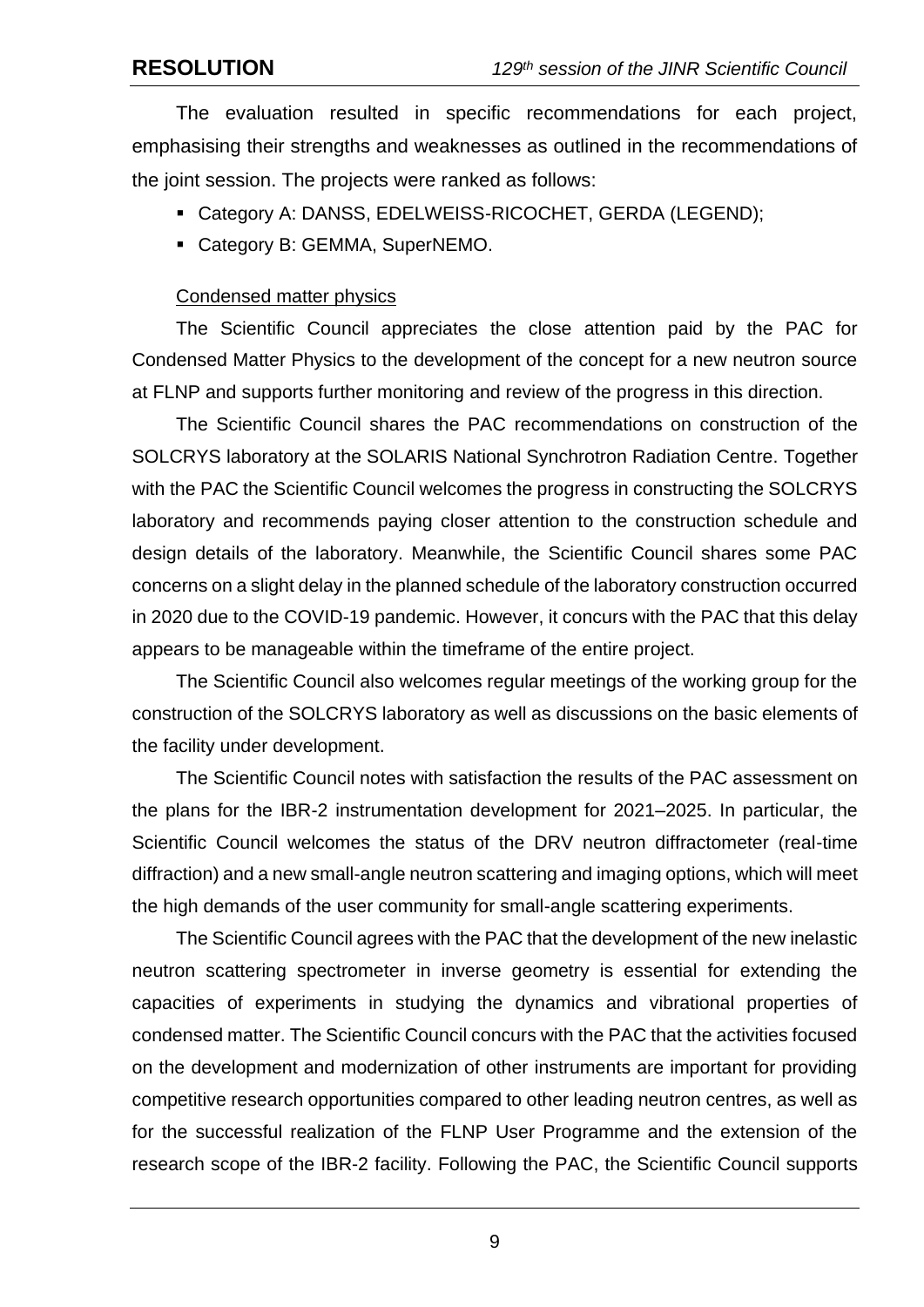the further modernisation of IBR-2 instruments and the suggested measures for improving their performance.

The Scientific Council is pleased with the statistics of the FLNP User Programme at the IBR-2 spectrometers and the implementation of the new Web-based application intended for collecting and evaluating research proposals. Together with the PAC, the Scientific Council notes that the IBR-2 facility has been operating according to the User Programme even in the pandemic period. The Scientific Council supports further development of the FLNP User Programme and recommends its extension.

The Scientific Council encourages the PAC to perform the ranked assessment of all the JINR research themes and projects within the competence of the PAC for Condensed Matter Physics based on their scientific merit and performance of the JINR group involved.

## **VII. Membership of the PACs**

Following the proposal of the JINR Directorate presented by JINR Director Grigory Trubnikov, the Scientific Council appoints Wojciech Dominik (Institute of Experimental Physics, Warsaw University, Poland) and Alexandre Ivanov (Institut Laue-Langevin, Grenoble, France) as new members of the PACs for Particle Physics and for Condensed Matter Physics respectively, for a term of three years.

The Scientific Council thanks Jan Pluta and Joachim Mnich for their dedicated work in the PAС for Particle Physics.

## **VIII. Scientific reports**

The Scientific Council thanks Academician Pavel Logatchov for his scientific report "Implementation of the SKIF project at the Budker Institute of Nuclear Physics (Novosibirsk)".

The Scientific Council thanks Professor Richard Hoover for his excellent presentation "The recent SEM and ENAA investigations of carbonaceous meteorites in collaboration with JINR and PIN (RAS) and their potential relevance to Astrobiology and the origin and distribution of Biospheres".

## **IX. Awards and prizes**

The Scientific Council approves the proposal of JINR Director Grigory Trubnikov to award the title "Honorary Doctor of JINR" to Professor Luisa Cifarelli, Professor Michael